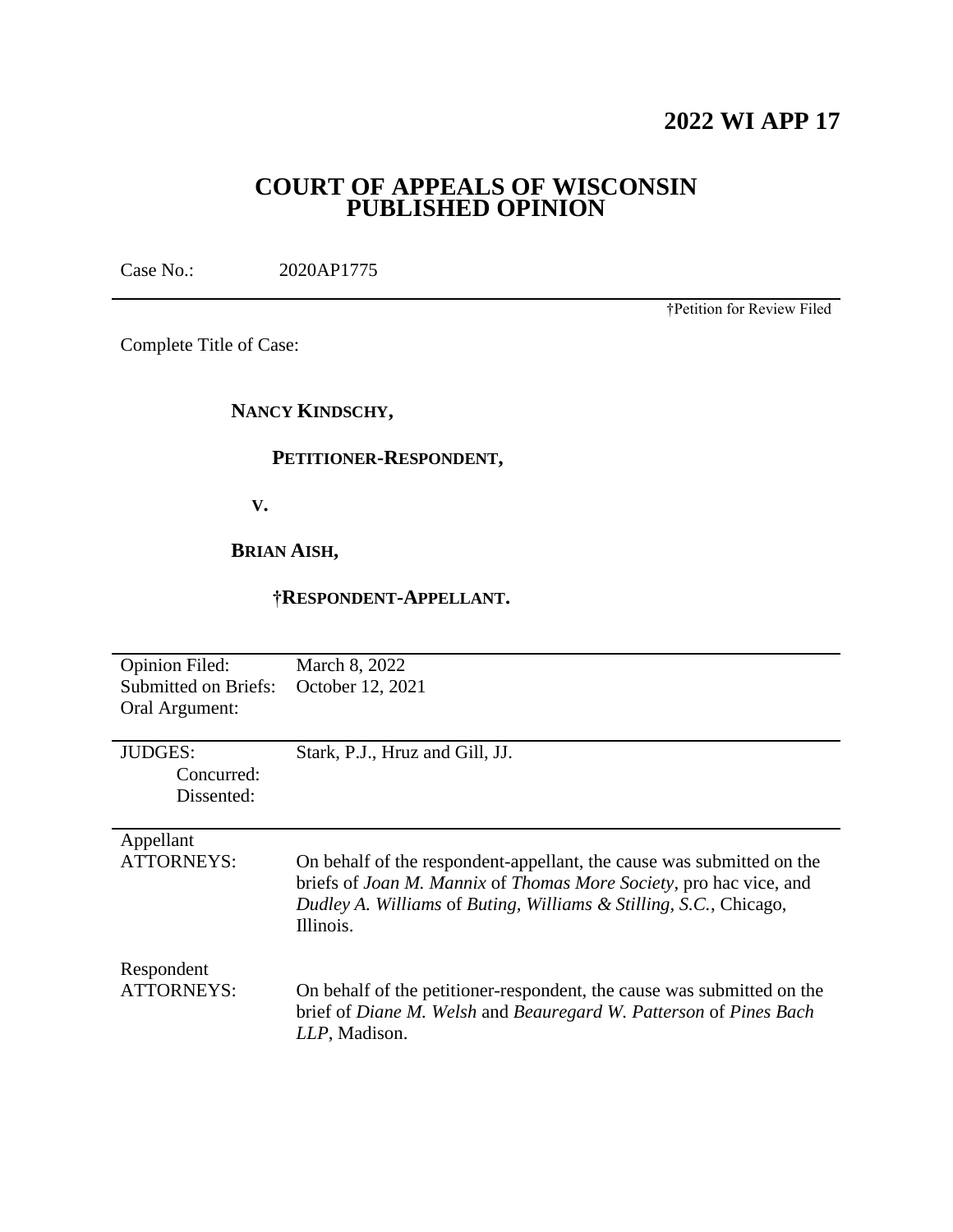### **2022 WI App 17**

### **COURT OF APPEALS DECISION DATED AND FILED**

### **March 8, 2022**

**Sheila T. Reiff Clerk of Court of Appeals**

# **Appeal No. 2020AP1775 Cir. Ct. No. 2020CV40**

### **NOTICE**

**This opinion is subject to further editing. If published, the official version will appear in the bound volume of the Official Reports.** 

**A party may file with the Supreme Court a petition to review an adverse decision by the Court of Appeals.** *See* **WIS. STAT. § 808.10 and RULE 809.62.** 

### **STATE OF WISCONSIN IN COURT OF APPEALS**

**NANCY KINDSCHY,**

 **PETITIONER-RESPONDENT,**

 **V.**

**BRIAN AISH,**

 **RESPONDENT-APPELLANT.**

APPEAL from an order of the circuit court for Trempealeau County: RIAN RADTKE, Judge. *Affirmed*.

Before Stark, P.J., Hruz and Gill, JJ.

¶1 GILL, J. Brian Aish appeals from a circuit court order granting Nancy Kindschy a harassment injunction against him. Between 2019 and 2020, Aish protested at the Blair Health Center (hereinafter, "Blair Clinic") where Planned Parenthood provided services and Kindschy worked as a nurse practitioner. The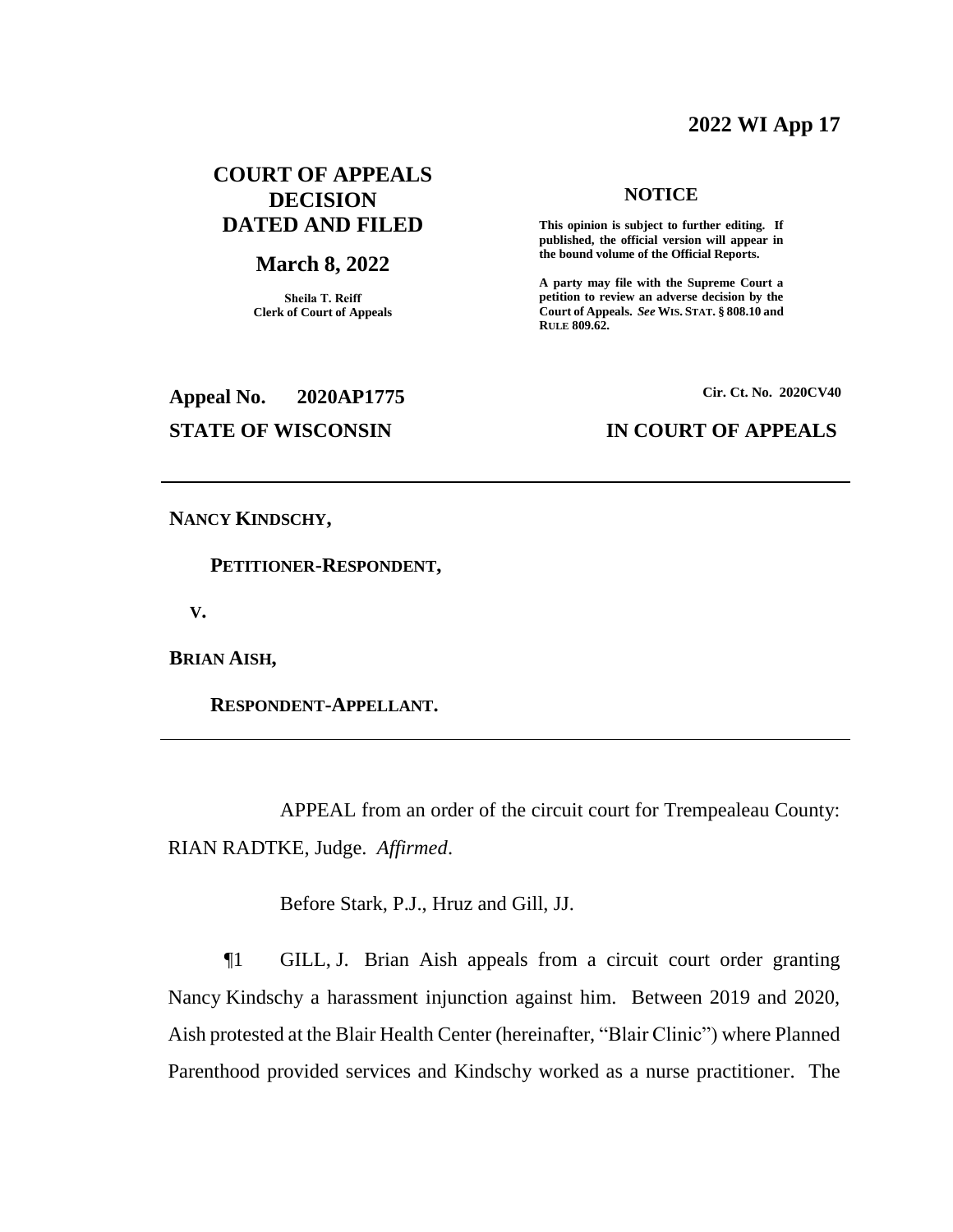circuit court concluded that Aish's actions toward Kindschy during his protests constituted "harassment" as defined by WIS. STAT.  $\S$  813.125 (2019-20).<sup>1</sup> In particular, the court found that Aish's statements—such as "bad things happening to you and your family" and "you're lucky if you make it home safe"—were designed to intimidate Kindschy and did not serve a legitimate purpose. The court issued an injunction barring Aish, until September 9, 2024, from harassing Kindschy and requiring him to avoid Kindschy's residence or any premises temporarily occupied by her, including the Blair Clinic.

¶2 Aish contends the circuit court erred because the evidence does not support a conclusion that his actions met the statutory definition of "harassment" under WIS. STAT. § 813.125. Specifically, Aish asserts that any comments he made to Kindschy about "bad things" generally happening to her do not meet the definition of "harassment" because the comments "referr[ed] to dangers everyone knows exist" and did not "suggest[] that Aish might play a role in any bad thing that might happen to Kindschy or her family."

¶3 Aish further argues that the circuit court erred by concluding that Aish's actions lacked a "legitimate purpose" under WIS. STAT. § 813.125. Aish maintains that the "legitimate purpose" constituted protected expression meant to influence Kindschy to leave her employment in furtherance of his goal of shutting down Planned Parenthood and to proselytize. Finally, and relatedly, Aish asserts that the court's injunction was insufficiently tailored in scope, thus violating the First Amendment by effectively banning him from ever protesting against Planned Parenthood at the Blair Clinic.

 $\overline{a}$ 

<sup>&</sup>lt;sup>1</sup> All references to the Wisconsin Statutes are to the 2019-20 version unless otherwise noted.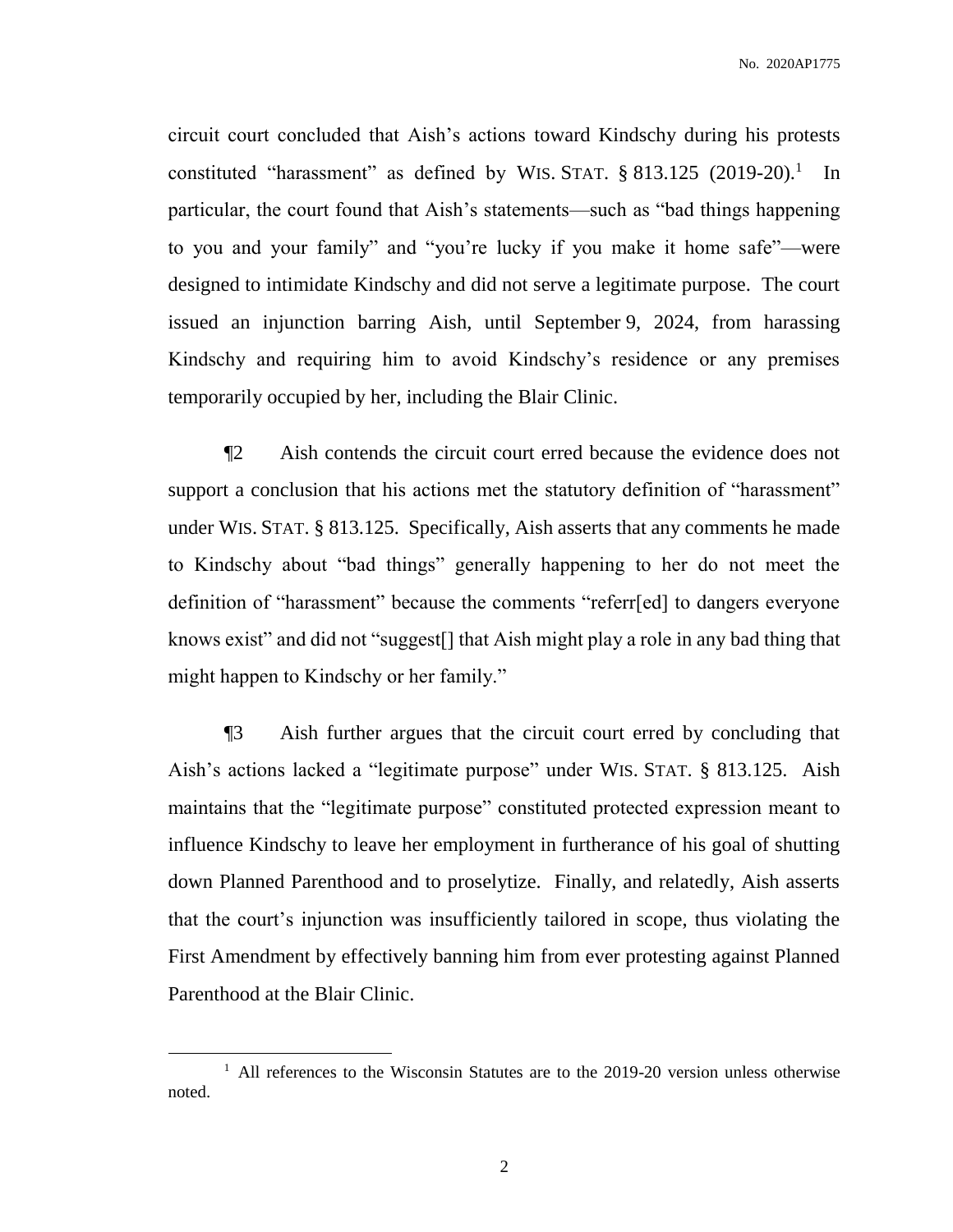¶4 We conclude the circuit court properly determined that Aish's conduct constituted harassment as defined in the statute. The record contains ample evidence to support the court's finding that Aish's actions toward Kindschy were without a legitimate purpose. The evidence established a pattern of repeated actions over the course of months that demonstrated Aish's purpose was to scare and intimidate Kindschy, including evidence that Aish threatened Kindschy and her family on more than one occasion. Although Aish claims that he intended only to influence Kindschy to leave her employment, to shut down Planned Parenthood, and to proselytize, his comments and behavior were harassing to Kindschy, making his actions unprotected speech. To protect against such harassment, the court permissibly tailored the injunction order to prevent Aish from being at Blair Clinic when Kindschy is there. An individual's ability to protest abortion, like any other subject, is not unlimited. Accordingly, we reject Aish's arguments and affirm the order.

### **BACKGROUND**

¶5 Kindschy petitioned for a harassment injunction against Aish on March 10, 2020, claiming that Aish had engaged in threatening behavior over a period of time that caused her to fear for her safety. The following facts were adduced during a two-day injunction hearing at which the circuit court heard testimony from Kindschy, two of Kindschy's co-workers, Aish, and Aish's wife.

¶6 Kindschy has worked as a nurse practitioner at various family planning clinics. Since 2019, Planned Parenthood has provided family planning services at the Blair Clinic where Kindschy works. Abortions, however, are not performed at that facility.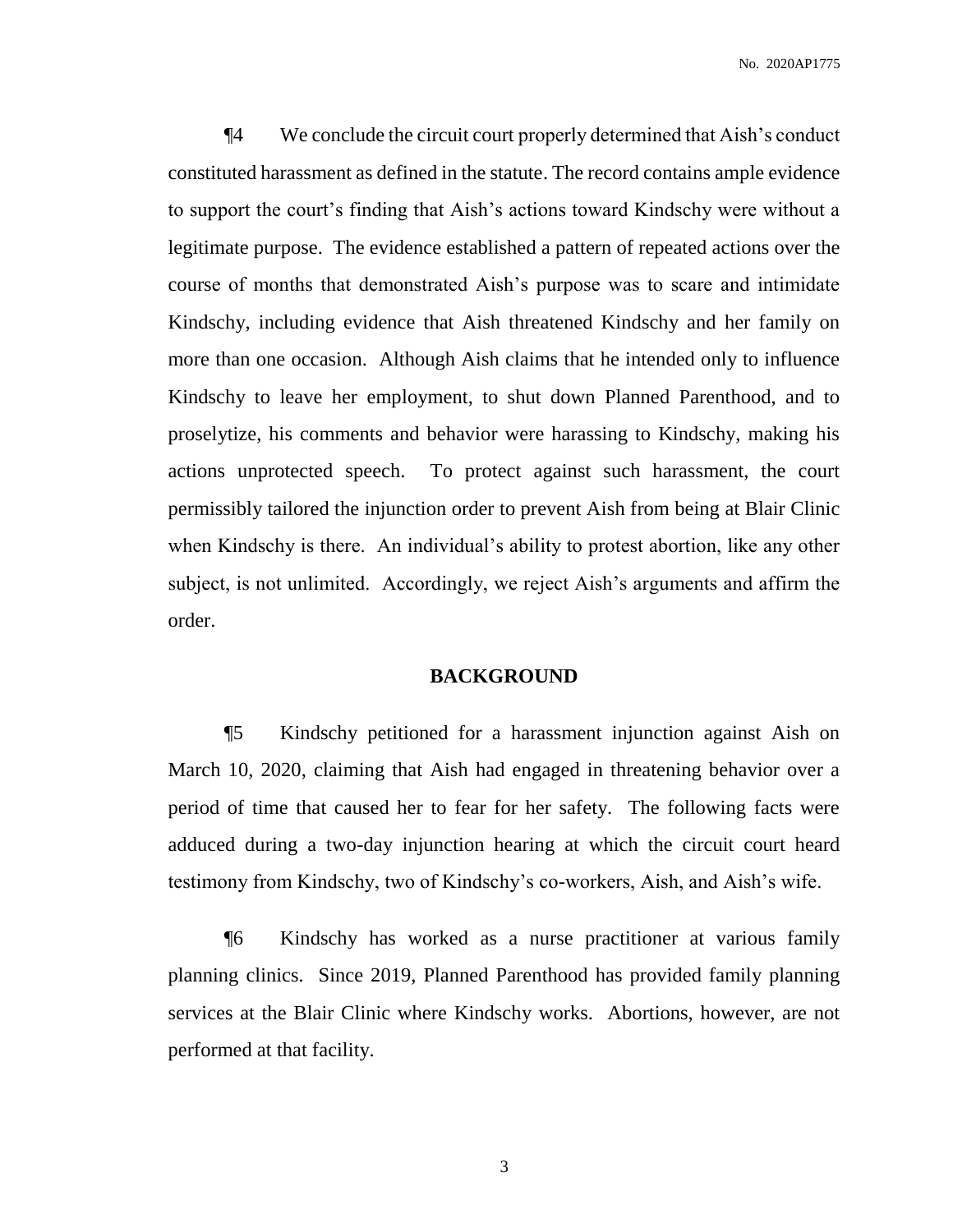¶7 Since 2014, Aish has protested at several family planning clinics where Kindschy has worked. Early interactions between Aish and Kindschy were not confrontational, consisting of conversations regarding Aish and his beliefs. In the fall of 2019, however, Aish's behavior toward Kindschy changed significantly. Kindschy testified that Aish became more aggressive and confrontational toward her, and he seemed to single her out while protesting.

¶8 On October 8, 2019, while standing three to four feet from Kindschy's car as she was leaving the Blair Clinic, Aish stated to Kindschy: "You have time to repent. You will be lucky if you don't get killed by a drunk driver on your way home. Bad things are going to start happening to you and your family." Approximately one week later, Kindschy testified that Aish approached her vehicle as she left the Blair Clinic parking lot and said to her in an angry, cold, and loud tone, "you have blood on your hands." Thereafter, Kindschy saw Aish receive a citation for trespassing, which Kindschy believed angered him even more. Kindschy was frightened of Aish's aggressive and angry behavior. On another date in October when Kindschy was leaving work, Aish "ran out into the road after [Kindschy] pumping his anti-abortion sign into [her] car window within inches of it."

¶9 In February the following year, Aish continued to single out Kindschy from her fellow employees. On February 18, 2020, as Kindschy left work, Aish followed her directly to her vehicle. Aish stated that Kindschy would be "lucky" if she got home safely, she could possibly be killed, and that bad things were going to start happening to her family. Video footage of this confrontation was introduced into evidence. A week later, Aish accused Kindschy of lying to the authorities about him and told her that she would be "lucky" to make it home safely, which caused her "great concern."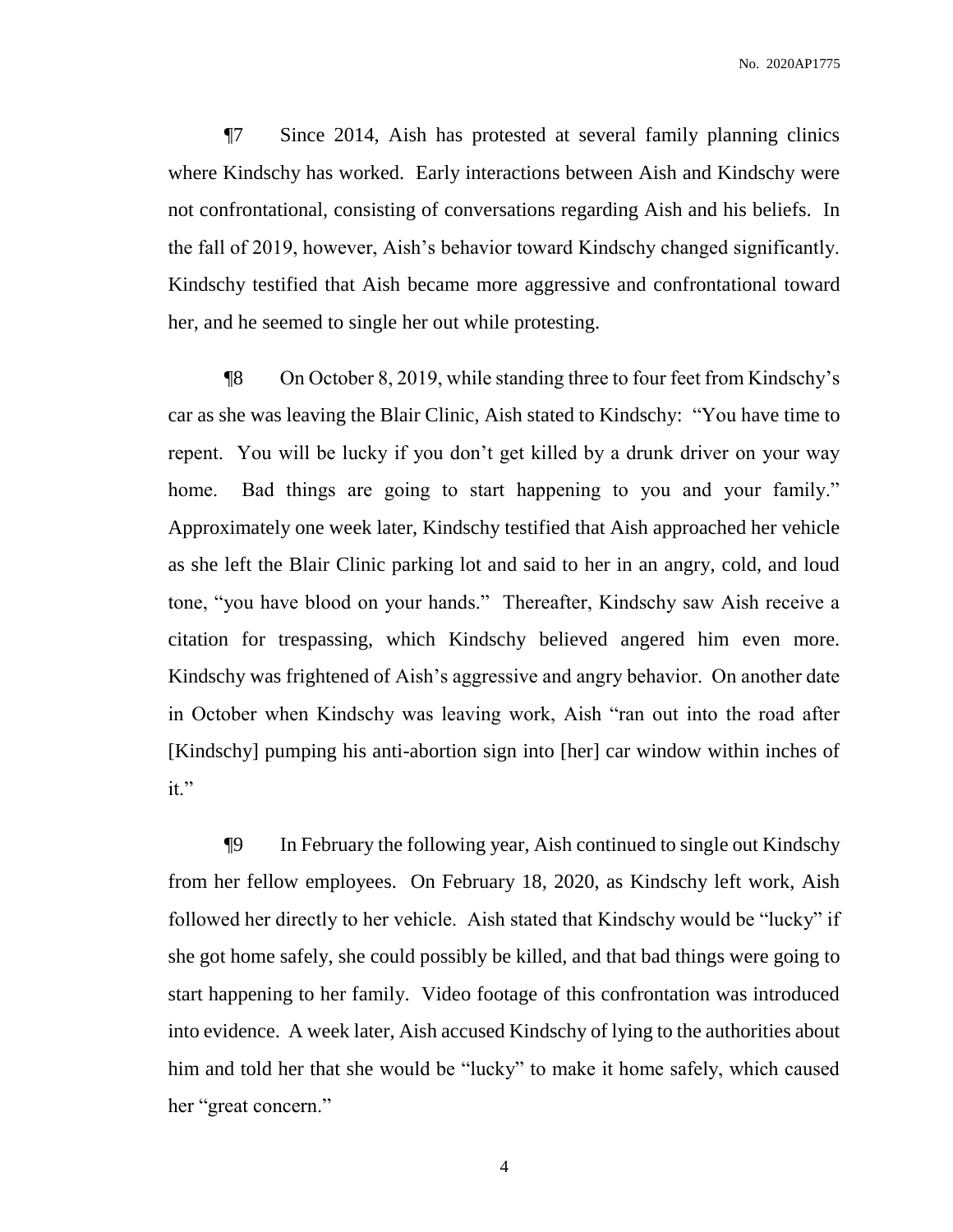¶10 The circuit court found that Aish repeatedly committed acts that intimidated and harassed Kindschy. The court further found that Aish's repeated statements that Kindschy would be "lucky" if she made it home safely and that bad things would start happening to her family were threatening. The court also found that Aish used intimidation with an intent to scare Kindschy into quitting her employment with the Blair Clinic. The court issued an injunction barring Aish from harassing Kindschy and requiring him to avoid her residence or any premises temporarily occupied by her, including the Blair Clinic, until September 9, 2024.

¶11 Aish filed a motion for reconsideration, arguing that the circuit court committed manifest error "by determining that Mr. Aish's right to assemble and his right to freedom of expression under the First Amendment was not a legitimate purpose." The court denied the motion, and Aish appeals. Additional facts will be included as relevant to the discussion.

### **DISCUSSION**

¶12 Under WIS. STAT. § 813.125(4), a circuit court may grant an injunction ordering a person to cease or avoid the harassment of another if it finds "reasonable grounds to believe that the respondent has engaged in harassment with intent to harass or intimidate the petitioner." *See* § 813.125(4)(a)3. This finding presents a mixed question of fact and law. *Board of Regents-UW Sys. v. Decker*, 2014 WI 68, ¶20, 355 Wis. 2d 800, 850 N.W.2d 112. A reviewing court will uphold the circuit court's factual findings unless they are clearly erroneous, but whether reasonable grounds exist to grant the injunction is a question of law that we review de novo. *Id.* As relevant to this case, § 813.125(1)(am)4.b. defines "harassment" to mean, "[e]ngaging in a course of conduct or repeatedly committing acts which harass or intimidate another person and which serve no legitimate purpose."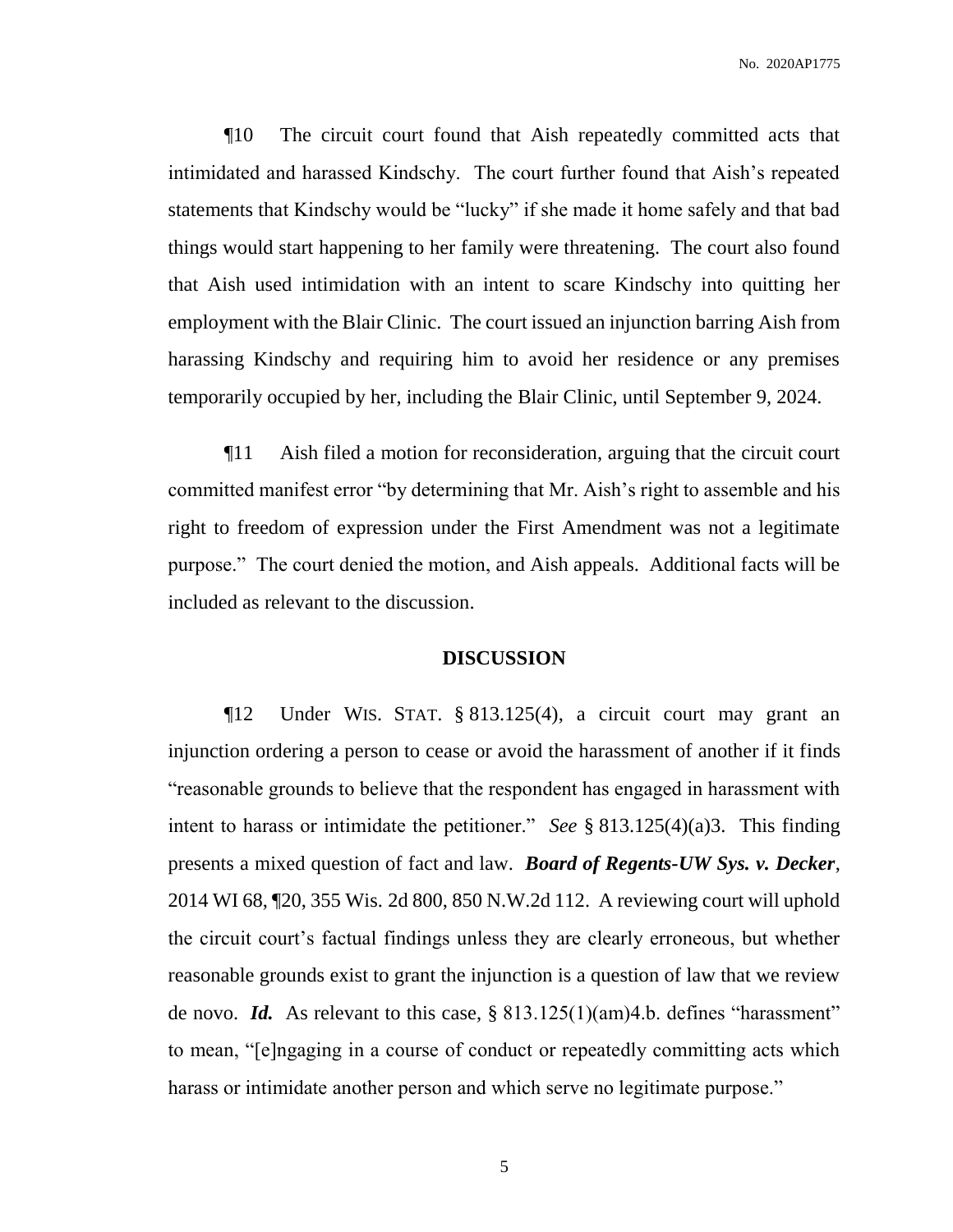### *A. Aish repeatedly committed acts that harassed and intimidated Kindschy.*

¶13 Aish first argues that the circuit court erred by finding that his actions were harassing or intimidating. Aish contends there was no evidence—and no finding by the court—that he threatened Kindschy or otherwise suggested that he would have a role in any negative thing that might happen to Kindschy or her family. Additionally, Aish contends the court made an "unprecedented" finding that Aish's statements referring to existing known dangers in the world constitute harassing and intimidating conduct within the scope of WIS. STAT. § 813.125. Aish contends that the concept of intimidating someone implicitly requires that one acts with the purpose of creating "timidity or fear of the person doing the alleged intimidating." Aish argues the video in evidence shows that he did not engage in conduct to intimidate or harass Kindschy.

¶14 In making his arguments, Aish ignores our standard of review, as well as the circuit court's factual findings and the record supporting them. In particular, the circuit court determines credibility, and we will not second-guess its credibility determinations. *See Nicholas C.L. v. Julie R.L.*, 2006 WI App 119, ¶23, 293 Wis. 2d 819, 719 N.W.2d 508. In *Welytok v. Ziolkowski*, 2008 WI App 67, ¶35, 312 Wis. 2d 435, 752 N.W.2d 359 (citation omitted), this court noted that to "'harass' means 'to worry and impede by repeated attacks, to vex, trouble or annoy continually or chronically, to plague, bedevil or badger, and 'intimidate' means 'to make timid or fearful."" Here, the court specifically found that Aish directed his comments toward Kindschy. It further found that Aish intimidated Kindschy by repeatedly making threats to Kindschy and her family.

¶15 Aish argues there is evidence contrary to the circuit court's findings, but he does not argue those findings themselves are clearly erroneous. Here, the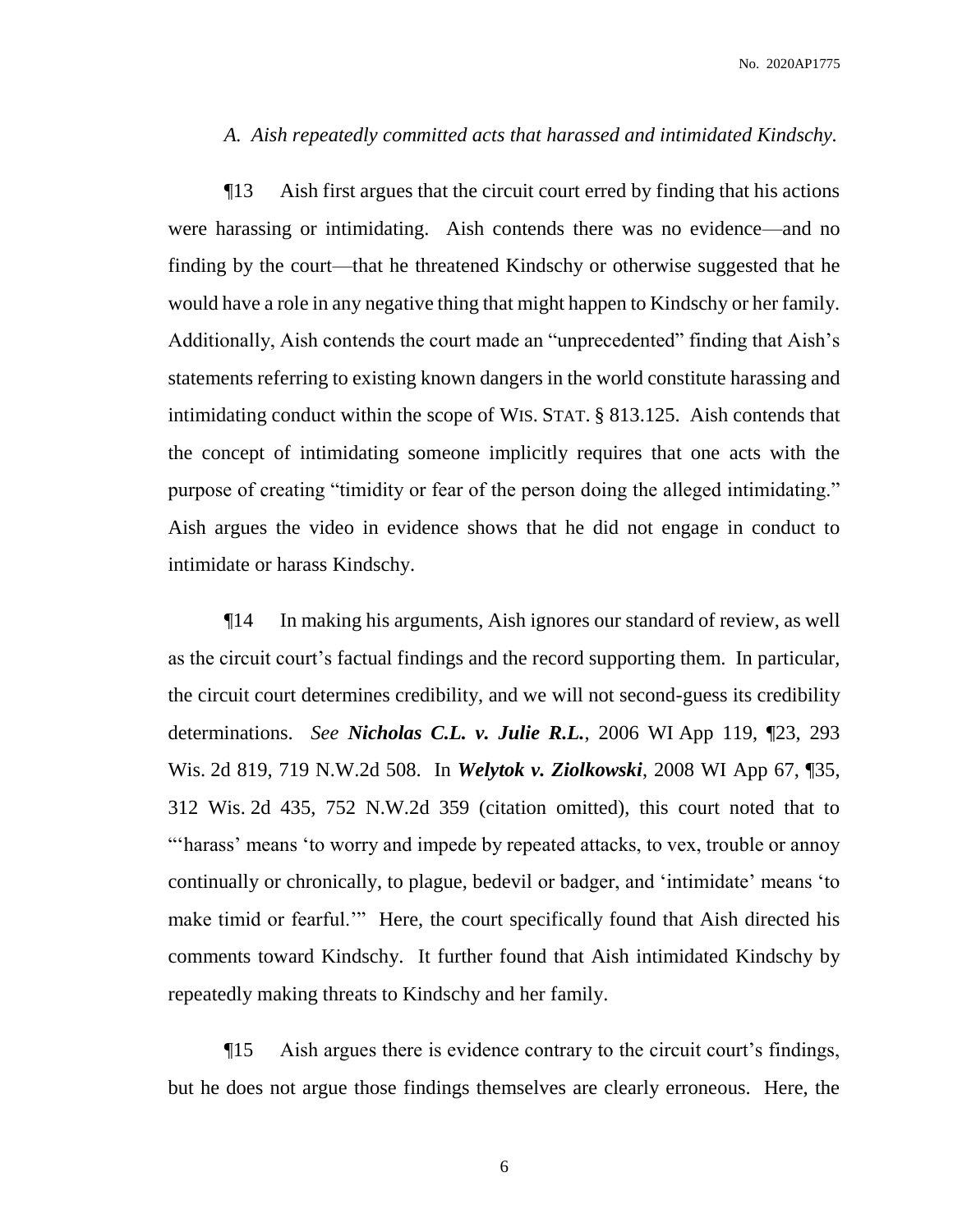evidence clearly supports the court's findings that Aish harassed Kindschy and intimidated her. Evidence introduced at the injunction hearing showed that Kindschy had known Aish as a protestor for six years. Earlier in their interactions, Aish was respectful, spoke nicely to Kindschy, discussed his beliefs and mission, and would tell her to have a nice day.

¶16 Starting October 8, 2019, however, Aish's demeanor and message changed. Kindschy testified that she was very frightened not only by Aish's proximity and his words, but by the change in his demeanor. Aish's changed demeanor, tone and message continued through February 2020, where they even intensified. Aish began to state that Kindschy would be "lucky" if she got home safely, that she could be killed, and that bad things were going to start happening to her family. On one occurrence, Aish accused Kindschy of lying to the authorities about him and again threatened that she would be lucky if she were able to make it home safely. As a result, Kindschy testified that she felt scared and threatened by Aish.

¶17 Aish claims that he was merely "drawing [Kindschy's] attention to the reality of commonplace but serious dangers" and that there "was no explicit or suggested causal relationship to Aish." These assertions, however, are contrary to both the record and the circuit court's findings. Kindschy testified that she was scared of Aish as a result of the comments he made to her, not that she was suddenly fearful that she or her family might be the victim of some wholly unrelated accident. In fact, one of Kindschy's co-workers testified that Kindschy appeared bothered and scared, and she would head straight for her car "as quickly as possible" to avoid Aish. The record also shows that the Blair Clinic added a security guard and cameras to address Kindschy's concerns about Aish.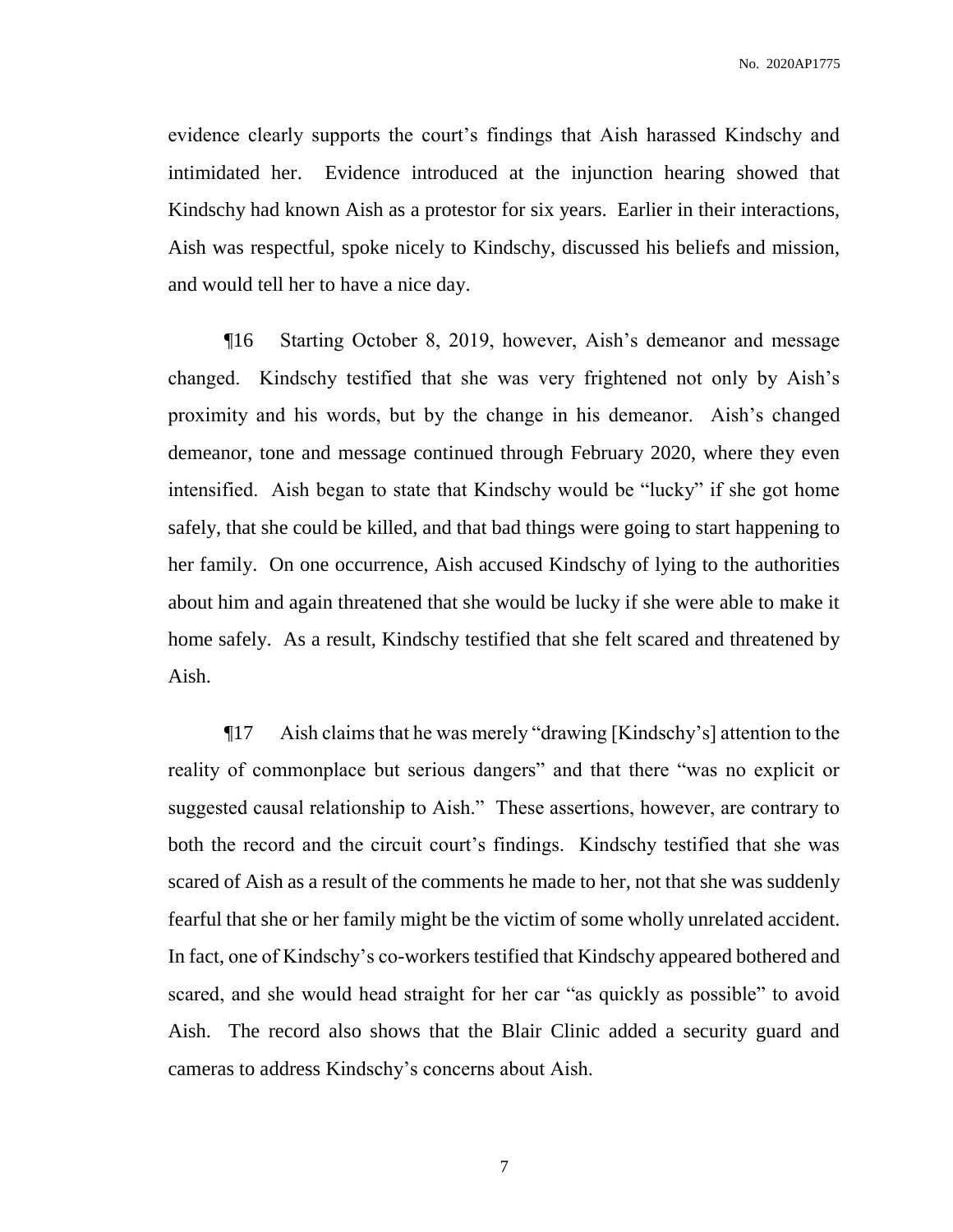¶18 Although Aish argues that the video evidence does not support a determination that he was threatening or intimidating Kindschy, the circuit court found to the contrary based on the testimony of Kindschy and her colleagues, which the court found to be credible. Aish has not shown that any of the court's factual findings or credibility determinations are clearly erroneous, even in light of the limited video evidence. Based on those findings, the court correctly determined that Aish's conduct was harassing or intimidating. *See* WIS. STAT. § 813.125(1)(am)4.b.

¶19 This evidence established a pattern of repeated actions that frightened Kindschy. Aish approached Kindschy repeatedly over the course of several months, and during each interaction, he berated her with veiled threats suggesting harm toward both Kindschy and her family, and he falsely accused her of actions she did not commit. On this record, the circuit court properly determined that Aish engaged in a pattern of harassing or intimidating conduct within the meaning of WIS. STAT. § 813.125(1)(am)4.b.

### *B. Aish's conduct was not for a legitimate purpose.*

¶20 Aish next asserts that the circuit court found his comments were made "in furtherance of two First Amendment protected goals"—to influence Kindschy to leave her work with the Blair Clinic, and to proselytize. Aish therefore asserts

> [t]he Court manifestly erred in interpreting and applying the statute to reach protected expression and in determining Kindschy has a greater interest in not hearing words that might cause her to contemplate negative realities than Aish has in exercising his First Amendment rights and expressing his pro-life, anti-Planned Parenthood, Christian viewpoint.

¶21 Aish argues the circuit court's decision is contrary to controlling precedent—specifically, our supreme court's decision in *Bachowski v. Salamone*, 139 Wis. 2d 397, 407 N.W.2d 533 (1987). The *Bachowski* court held that "[t]he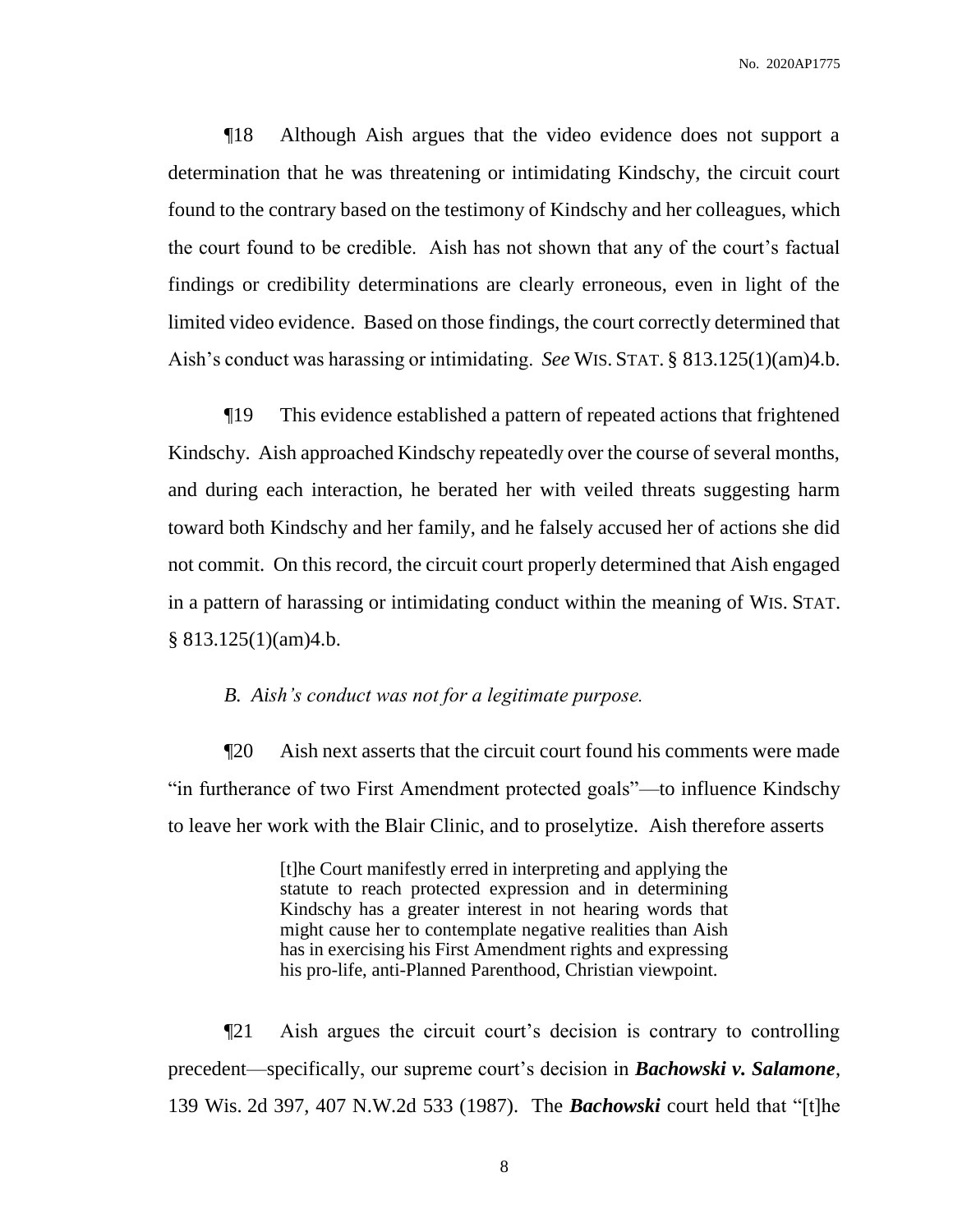intent requirement and the phrase 'no legitimate purpose' make clear that protected expression is not reached by the statute. It is not directed at the exposition of ideas but at oppressing repetitive behavior which invades another's privacy interests in an intolerable manner." *Id.* at 411 (citation omitted). Aish appears to argue that his comments at issue in this case constituted protected expression, and that the court therefore erred by concluding they lacked a legitimate purpose.

¶22 Aish's argument that the circuit court found he did not engage in harassment with the intent to harass Kindschy is without record support. In fact, the court specifically found that "Aish engaged in harassment with intent to harass or intimidate" Kindschy. The court found that Aish intended to use intimidation and scare tactics to pressure Kindschy to quit her job, and that Aish's actions were for the purpose of scaring Kindschy. The court noted that this conduct is not protected speech, regardless of any relation it has to otherwise protected speech. Furthermore, the court refused to accept Aish's claim that his actions were done out of a concern for Kindschy or her spirituality. The court declined to find a legitimate purpose in intimidating someone to get them to leave their job because the person making the intimidating statements does not agree with victim's employment or the work that the victim's employer performs.

¶23 Further, Aish's argument that his comments are protected by the First Amendment is misplaced. Although Aish correctly points out that his intent was to influence Kindschy to leave her employment and to proselytize, this notion overlooks the circuit court's finding that he also intended to frighten Kindschy. Harassing behavior cannot be transformed into nonharassing, legitimate conduct simply by labeling it as a political protest. Our supreme court rejected that notion in *Decker*, explaining: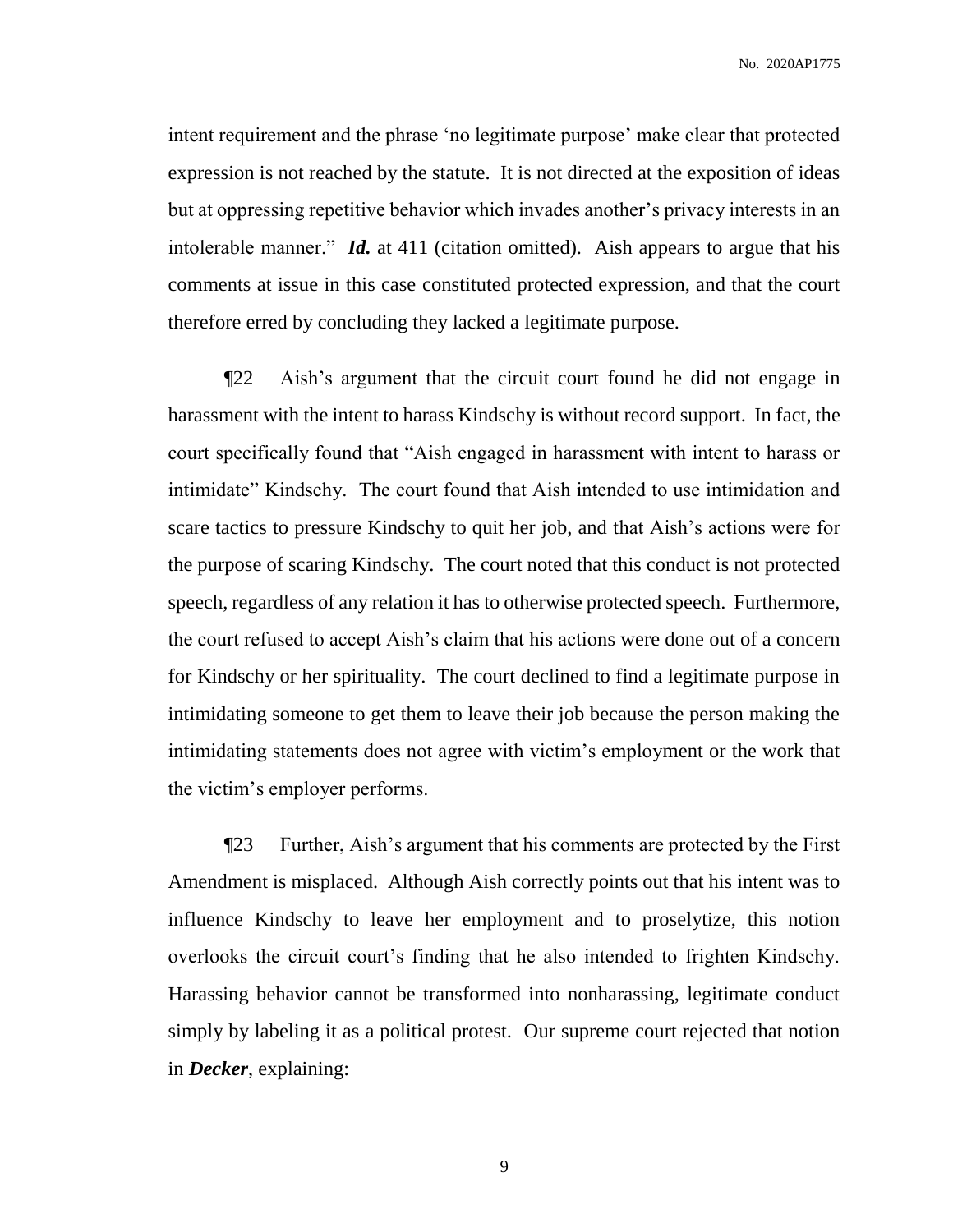Taken to its logical conclusion, this argument suggests that if an individual has both a legitimate and an illegitimate purpose, the legitimate purpose automatically protects the individual's conduct from being enjoined. Put another way, according to Decker's logic, conduct done with both the purpose of protesting and the purpose of harassing cannot constitute harassment. This is a senseless argument that flatly contradicts our holding in *Bachowski* that intentionally harassing conduct can never serve a legitimate purpose.

*Decker*, 355 Wis. 2d 800, ¶38 (emphasis omitted). Here, Aish cannot shield his harassing conduct from regulation by labeling it a "protest." Consistent with *Decker*, because at least some of Aish's conduct unlawfully harassed Kindschy, it may be enjoined under WIS. STAT. § 813.125.

¶24 Therefore, we conclude that the testimony of Kindschy and her colleagues provided reasonable grounds to believe that Aish engaged in a course of conduct that harassed or intimidated Kindschy and served no legitimate purpose, and that he engaged in that conduct with the intent to harass or intimidate Kindschy. We agree with the circuit court that Aish's pattern of behavior was sufficient to satisfy the statutory standard.

### *C. The injunction does not violate the First Amendment.*

¶25 As discussed, Aish asserts that he protested at the Blair Clinic in opposition to abortion and Planned Parenthood. Aish further contends that he tries to spread a pro-life, Christian message, which is a matter of public concern. The circuit court's order now prohibits his presence at the Blair Clinic when Kindschy is there. Although the court noted that Aish could be present at the Blair Clinic when Kindschy is not there, Planned Parenthood only provides counseling at the clinic on Tuesdays, which is when Kindschy works there. Thus, Aish asserts that the injunction effectively prevents him from protesting at the Blair Clinic. Aish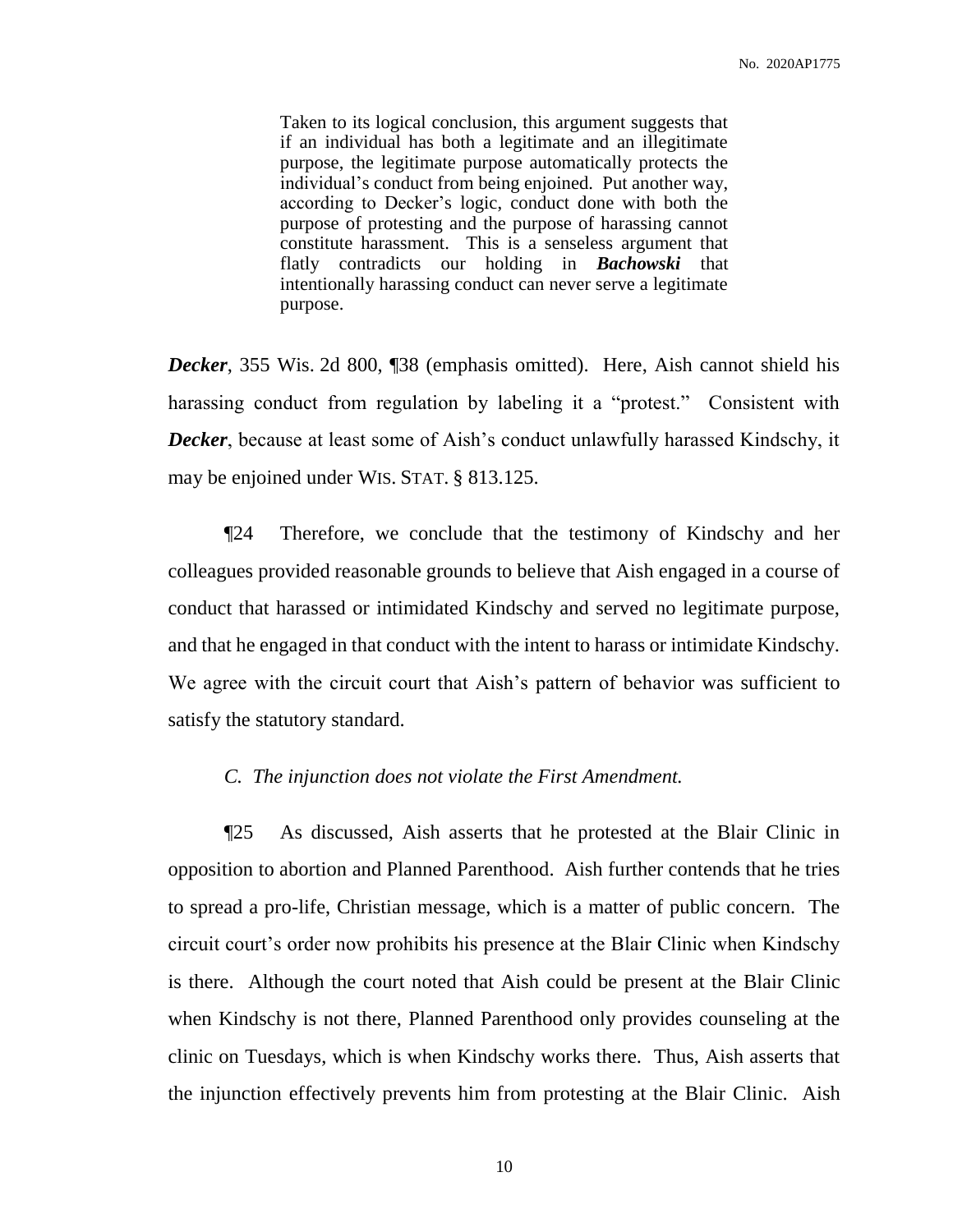therefore argues that the injunction is invalid because it "impermissibly effectively completely bans Aish from exercising his First Amendment right to protest" at the Blair Clinic.

¶26 As alluded to above, it is well established that an individual's ability to protest is not unlimited. *Decker*, 355 Wis. 2d 800, ¶44. Likewise, the right to protest against abortions is not unfettered. The United States Supreme Court upheld a Colorado statute that banned anti-abortion protestors from approaching patients and employees entering or leaving clinics. *Hill v. Colorado*, 530 U.S. 703, 707-15 (2000). Additionally, in *American Life League, Inc. v. Reno*, 47 F.3d 642, 645-48 (4th Cir. 1995), the Fourth Circuit upheld the constitutionality of the Freedom of Access to Clinic Entrances Act of 1994, a federal law enacted to limit anti-abortion activists who had become increasingly violent in their attempts to shut down or disrupt abortion clinic operations.

¶27 Furthermore, we are not persuaded by Aish's reliance on *Snyder* for the contention that any conduct done in the name of an anti-abortion protest is public in nature and therefore subject to special protection. To be clear, Aish was not protesting at an abortion clinic. His efforts were not geared toward changing the minds of the general public or legislators. Rather, Aish was attempting to get Kindschy specifically to change her mind and to resign her position as a nurse practitioner at the Blair Clinic. Stated differently, Aish was attempting to convince a private citizen to end her employment with a private organization, by making comments that instilled fear and trepidation. Aish's efforts were almost entirely personal—and not public—in nature.

¶28 We also reject Aish's claim that the injunction was insufficiently tailored. In order to protect Kindschy from Aish's harassment, the circuit court